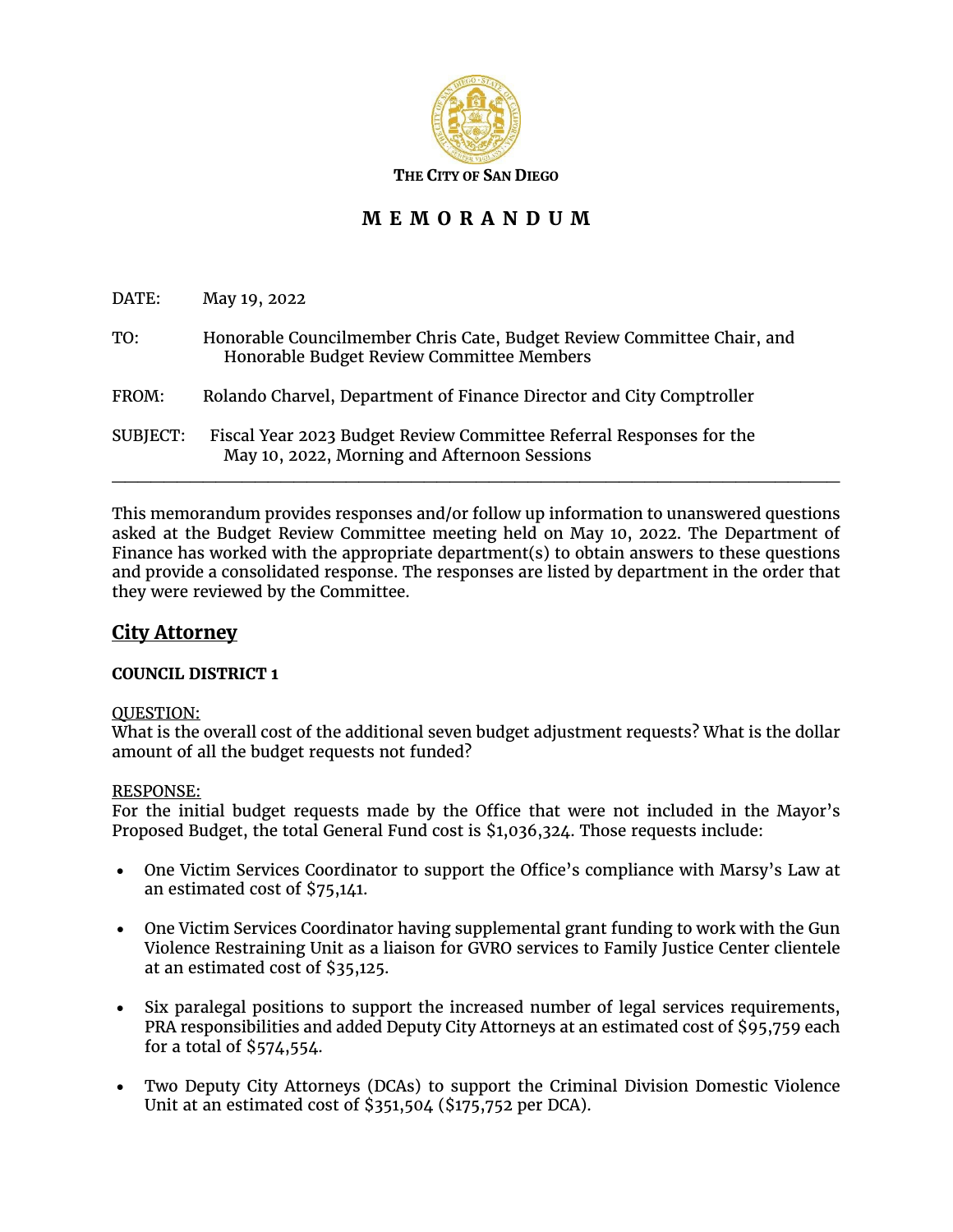Page 2 Honorable Councilmember Chris Cate, Budget Review Committee Chair, and Honorable Budget Review Committee Members May 19, 2022

Following the Office's initial budget requests, several City departments requested additional Office support with some offering department funding to provide for it. These additional requests are an estimated cost to the General Fund of \$1,337,749 and include:

- Two Deputy City Attorneys with support staff of one Legal Secretary to address the increased legal services need of the Public Utilities and Engineering & Capital Projects Departments for the first and second phases of the Pure Water Project and for infrastructure projects flowing from increased federal funds to be funded via Service Level Agreement with the Departments to fund the total \$488,901 cost with \$11,500 from the General Fund and \$477,401 via Enterprise Funds.
- Three Deputy City Attorneys with support staff of one Paralegal and one Investigator to support the five Property Agent positions added by the budget to the Department of Real Estate and Airport Management (DREAM) and the balance of DREAM staff tasked with clearing the backlog of lease holdovers at a cost to the General Fund of \$761,603 (\$175,752 per DCA; \$95,759 per Paralegal; \$138,588 per Investigator).
- Two Deputy City Attorneys with support staff of one Program Manager to support a Conservancy & Treatment Unit in the Office's Criminal Division at an estimated cost to the General Fund of \$564,646 (\$172,752 per DCA; \$213,142 per Program Manager).

### BUDGETARY PERSONNEL EXPENDITURE SAVINGS (BPES):

During the Budget Review Committee Meeting on May 19, 2022 for the Office of the City Attorney there was discussion regarding the calculation of the department's BPES by the Department of Finance. The information below provides additional detail regarding the purpose of including a BPES as part of the budget development process.

Budgeted Personnel Expenditure Savings (previously referred to as Vacancy Factor) is used as a budgeting tool to allocate and maximize the use of resources that are projected to remain unspent to support other priority needs, such as additional funding for libraries, parks, homelessness programs, public safety, etc. This is a Government Finance Association Organization (GFOA) recommended best practice and is outlined in the City Council Budget Policy (CP 000-02). As part of the development of the Fiscal Year 2023 Proposed Budget, the City estimates an amount of personnel savings by department that is attributed to the following: vacancies, normal attrition, leaves of absence, under-filled positions, delays in the creation or filling of positions, time-dependent add-ons, unplanned termination pay and overtime, and variances in all personnel salary groups due to unforeseen circumstances.

These estimates were developed by analyzing each Department's historical budgeted vacant positions and attrition for the past twelve months, projected personnel vacancy savings, and taking into account the number of proposed new position additions. These estimates will require that departments monitor personnel expenditures against available allocated appropriations throughout the fiscal year and report these projections in the quarterly budget monitoring process. Although budgeted personnel expenditure savings is estimated and budgeted for each Department, this does not prohibit departments from filling any budgeted positions. Departments should continue with the hiring process to fill each vacant position, and if additional appropriations are needed, this can be communicated to the Department of Finance via the quarterly budget monitoring process; and at that point, if substantiated, propose a budget amendment through the budget monitoring process.